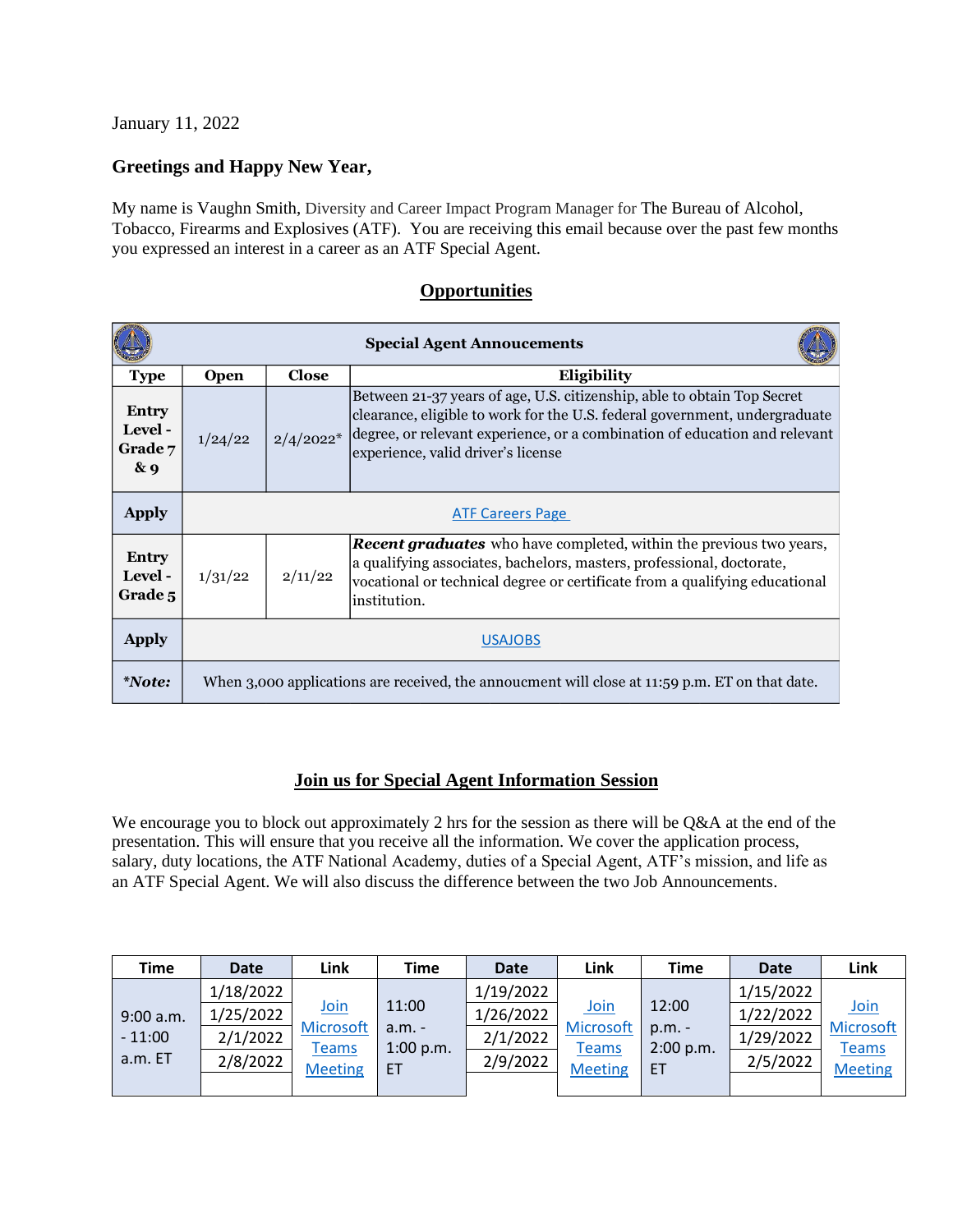| <b>Time</b> | <b>Date</b> | Link               | Time       | <b>Date</b> | Link               | <b>Time</b> | <b>Date</b> | Link                      |
|-------------|-------------|--------------------|------------|-------------|--------------------|-------------|-------------|---------------------------|
|             | 1/14/2022   |                    |            | 1/13/2022   |                    |             | 1/10/2022   |                           |
| 3:00 p.m.   | 1/21/2022   | <b>Join</b>        | 6:00 p.m.  | 1/20/2022   | Join               | 8:00 p.m.   | 1/24/2022   | <u>Join</u>               |
| $-5:00$     | 1/28/2022   | Microsoft<br>Teams | $-8:00$    | 1/27/2022   | Microsoft<br>Teams | $-10:00$    | 1/31/2022   | Microsoft<br><b>Teams</b> |
| p.m. ET     | 2/4/2022    | <b>Meeting</b>     | $p.m. E$ T | 2/3/2022    | <b>Meeting</b>     | p.m. ET     | 2/7/2022    | <b>Meeting</b>            |
|             | 2/11/2022   |                    |            | 2/10/2022   |                    |             |             |                           |

### **Resources**

As a member of ATF Recruitment Team, I want to ensure that you have a clear understanding of every opportunity afforded to you and our goal is to provide information that will assist you with the hiring process. This begins with ensuring that your resume is tailored for Federal employment, so that you are considered for the highest General Schedule (GS) grade level for which you are qualified.

As you review the qualifications for each grade level, you must ensure that your resume accurately reflects the qualifications/experience/education needed to meet or exceed the grade in which you are applying. Your resume should translate to the work that is performed by a typical GS-07/09 ATF Special Agent [\(USAJOBS Help Center | How to build a resume\)](https://www.usajobs.gov/help/how-to/account/documents/resume/build/). We will cover more of this during the informational session.

Becoming a Special Agent

<https://www.atf.gov/careers/becoming-special-agent>

Physical Task Test Requirements

<https://www.atf.gov/careers/pre-employment-physical-task-test>

Special Agent Written Exam

<https://www.atf.gov/careers/preparing-atf-special-agent-exam>

#### Salary and Benefits

<https://www.atf.gov/careers/salary-and-benefits-special-agents>

Pay Scale

<https://www.opm.gov/policy-data-oversight/pay-leave/salaries-wages/2021/law-enforcement-officer/>

Lastly, as you prepare for the upcoming announcement, please visit

[https://www.consumer.ftc.gov/articles/0155-free-credit-reports](https://urldefense.proofpoint.com/v2/url?u=https-3A__www.consumer.ftc.gov_articles_0155-2Dfree-2Dcredit-2Dreports&d=DwMFAg&c=MNHwOqQ8N1u91SoMLfIblwuGXKgp50OPUXjl8uRAbak&r=oJ9-M9sJ_FzTONOKosc2pFmBvjvZnlAMpeqASF8dDxw&m=d6LyVyTwbLaIO4X9MIMIHB64hzjBdtTXaP2YbfFPYqM&s=DmxfENgsP9W9e8BIhNsKLFq2KpdMlMa1QjY-7vOP5LI&e=) and begin the process of ordering your own credit report. This ensures that you will have time to address any financial issues that are reflected in your credit history and correct any errors that may have been erroneously reported.